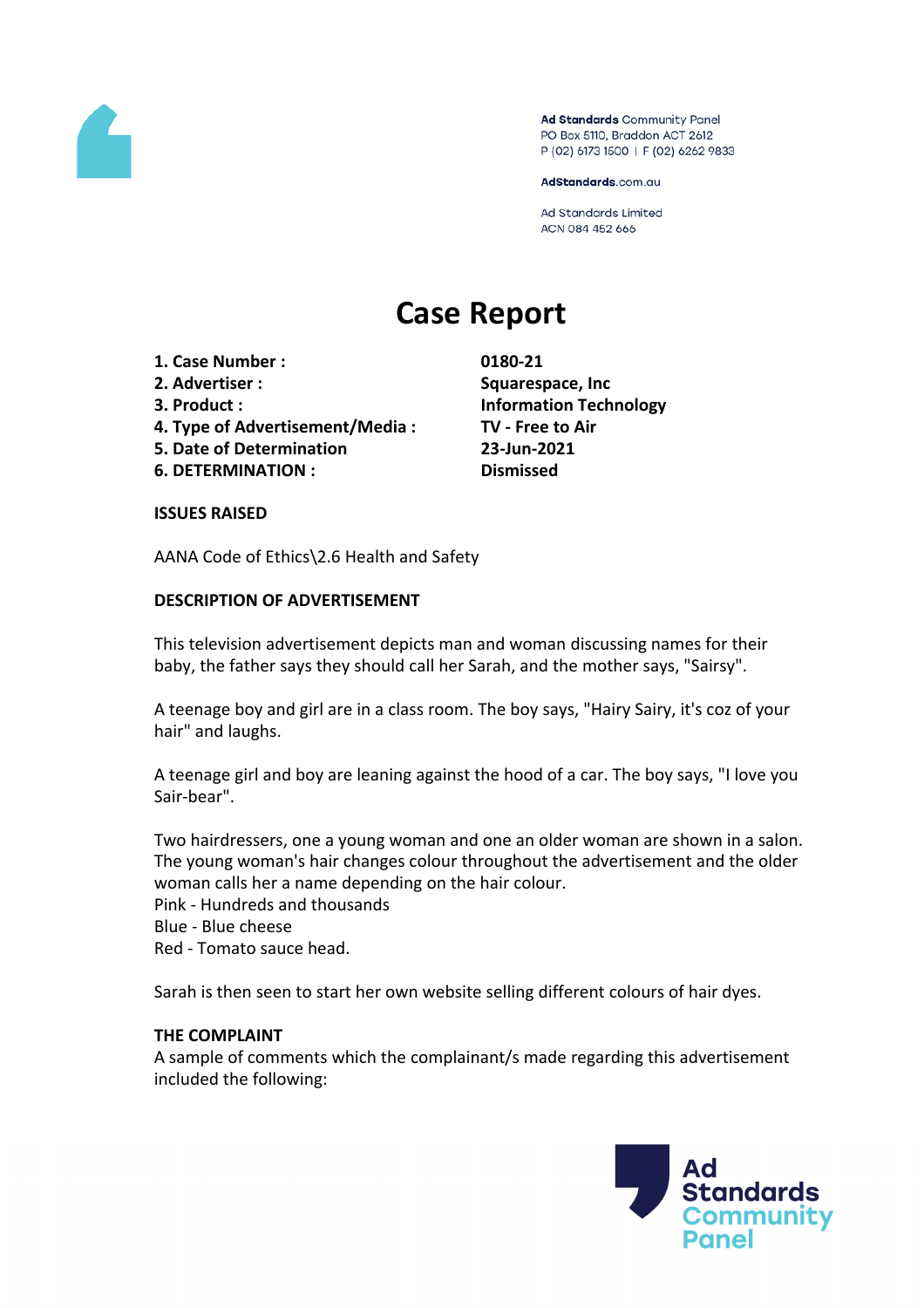

*I found the square space Advertisement offensive in regards to calling a redheaded person tomato sauce head. This can encourage children to call redheaded children this derivative name thus bullying the redheaded child*

# **THE ADVERTISER'S RESPONSE**

Comments which the advertiser made in response to the complainant/s regarding this advertisement include the following:

*"Make a Name For Yourself – Sarah" (Ad)*

*We believe that the Ad does not contravene the:*

- *Advertising Association of National Advertisers Code of Ethics (AANA Code of Ethics);*
- *Advertising & Marketing Communications to Children Code (AMCC Code); or*
- *Food & Beverages Advertising & Marketing Communications Code (FBAMC Code).*

*Squarespace made the Ad available in Australia early June 2021, and plans to continue running it for the next few months.*

# *About Squarespace*

*Squarespace is a software-as-a-service which exists to help people with creative ideas stand out and succeed. Squarespace's all-in-one platform enables millions to build a brand, share their stories, and transact with their customers in an impactful and beautiful online presence.*

*Advertising Association of National Advertisers Code of Ethics Squarespace believes the Ad does not contravene any provision of the AANA Code of Ethics, including sections 2.1 and 2.6.*

*Section 2.1 of the AANA Code of Ethics provides:*

*2.1 Advertising shall not portray people or depict material in a way which discriminates against or vilifies a person or section of the community on account of race, ethnicity, nationality, gender, age, sexual orientation, religion, disability, mental illness or political belief.*

*In particular, the Ad does not discriminate, vilify or show a member of a certain group with any of the relevant attributes (i.e. race, ethnicity, nationality, gender, age, sexual orientation, religion, disability, mental illness or political belief) as ridiculous or unintelligible, or incite ridicule towards a member of a certain group with the relevant attributes.*

*The complaint focuses on the reference to Sarah's dyed red hair and the nickname "tomato sauce head" and that children will be influenced by the Ad to "call redheaded children this derivative name thus bullying the redheaded child." Squarespace believes*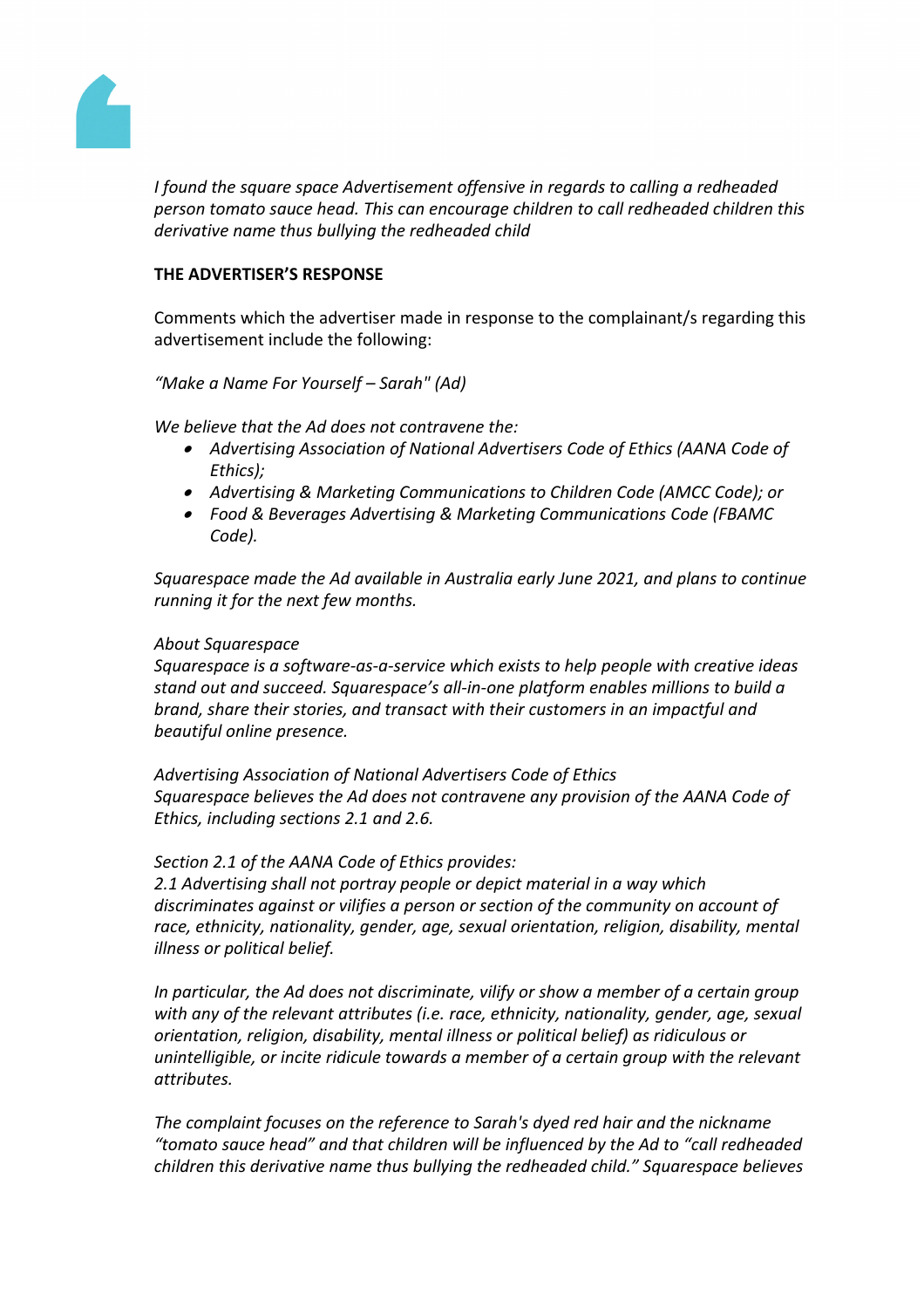

*the Ad does not contravene Section 2.1 because the complaint addresses a characteristic that is not one of the listed attributes.*

# *Section 2.6 of the AANA Code of Ethics provides:*

*'2.6 Advertising or Marketing Communications shall not depict material contrary to Prevailing Community Standards on health and safety.'*

*Squarespace believes the Ad does not contravene section 2.6. Specifically:*

- ∙ *The Ad is a humorous combination of Australian nicknames that match the different coloured unnatural hair dyes the character Sarah uses, with each of the colours matched with an Australian food in a comparative and humorous manner.*
- *The Ad showcases non-naturally occurring hair dye colours manufactured by the character Sarah and ultimately put up for sale by her on her fictional Squarespace online store.*
- *Each hair dye used by Sarah is humorously described. The individuals who react to the hair dye colours are commenting on Sarah's character's unique products.*
- *When Sarah dyes her hair, in each instance the colour is clearly not her natural hair colour and is either blue, red, pink or multi-coloured, and in the context of the advertisement each hair colour has been manufactured.*
- *The Ad does not encourage bullying, and it does not depict children bullying each other, or calling each other names based on their natural hair colour (or their dyed hair colour).*

*In summation, with respect to the AANA Code of Ethics, we believe the complaint is based on a misunderstanding of the Ad. The dyed hair at issue does not depict a human characteristic, attribute or physical feature, and as such it is not commentary on any of those things. In other words, the Ad does not depict red hair that could be confused with or even compared to red hair that any child (or anyone else) might naturally have. The shade of red depicted in the Ad is equivalent to a fire truck or stop sign. No child would have such hair and therefore no one would be inspired by the Ad to call a child "tomato sauce head." In fact, the Ad does not even refer to the dyed hair using the word "red" so there is no likelihood that someone would associate a nickname given to the hair with anything that would be said to another person based on the attributes listed in Section 2.1 or Prevailing Community Standards on health and safety referenced in Section 2.6. For the same reason the "blue cheese" nickname in the Ad is not in contravention of the AANA Code of Ethics because no person naturally has blue hair, the particular type of red hair here is also not in contravention thereof.*

*Advertising & Marketing Communications to Children Code The AMCC Code applies to 'Advertising or Marketing Communications to Children', which is defined as:*

*"Advertising or Marketing Communications which, having regard to the theme, visuals and language used, are directed primarily to Children and are for Product."*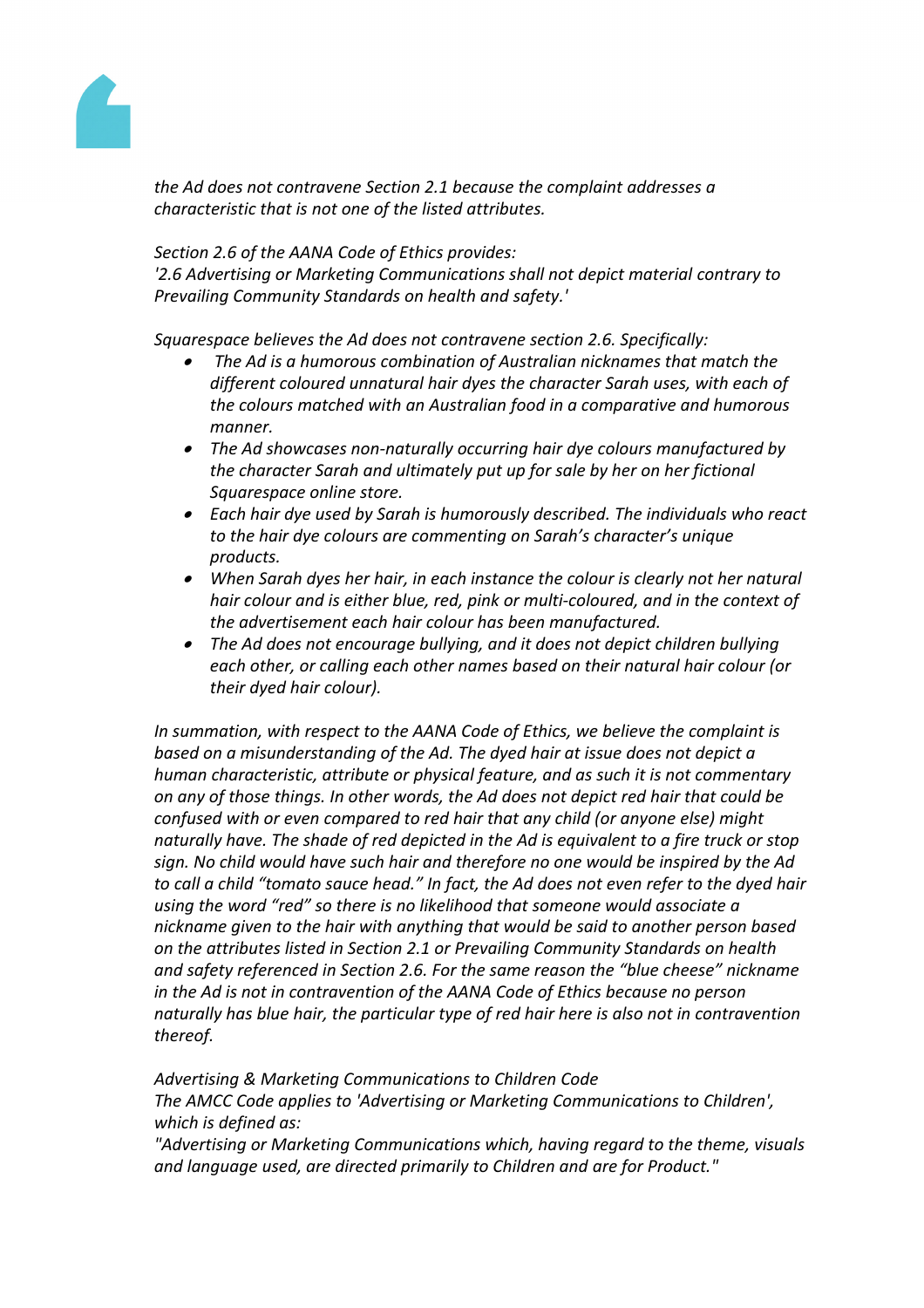

*We note that 'Children' is defined to mean 'persons 14 years or younger' and 'Product' is defined to mean:*

*"goods, services and/or facilities which are targeted toward and have principal appeal to Children."*

*Squarespace believes that the AMCC Code does not apply to the Ad. Specifically:*

- *Squarespace services are not targeted towards, or have principal appeal to, children. In fact, all Squarespace services are governed by the Squarespace Terms of Service available at https://www.squarespace.com/terms-of-service (SQSP TOS). Section 1.3 of the SQSP TOS explicitly prohibits use of Squarespace by anyone under the age of 16.*
- *The Ad is not directed to children and does not depict children. The theme, visuals and language of the Ad are designed to appeal to adults who use Squarespace services to set up websites or online stores to start and run a business, and it is not an advertisement directed at children or depicting children.*

*Food & Beverages Advertising & Marketing Communications Code The FBAMC Code does not apply to the Ad. The Ad is not advertising for Food or Beverage Products (as those terms are defined in the FBAMC Code).*

#### **THE DETERMINATION**

The Ad Standards Community Panel (Panel) considered whether the advertisement breaches Section 2 of the AANA Code of Ethics (the Code).

The Panel noted the complainants' concern that the advertisement encourages bullying of redheads.

The Panel viewed the advertisement and the noted the advertiser's response.

#### **Discrimination against people with red hair**

The Panel noted that Section 2.1 of the Code (discrimination or vilification) does not cover the category of physical characteristics. As such, discrimination against a person with a particular hair colour is not an issue which can be considered under the Code.

# **Section 2.6: Advertising or Marketing Communications shall not depict material contrary to Prevailing Community Standards on health and safety.**

The Panel noted the Practice Note in relation to bullying for this section of the Code states:

*"The age of the people depicted in an advertisement, their relationship to each other and the nature of the communication are relevant in determining whether an advertisement constitutes bullying and is contrary to Prevailing Community Standards. More care must be taken when the people depicted in*